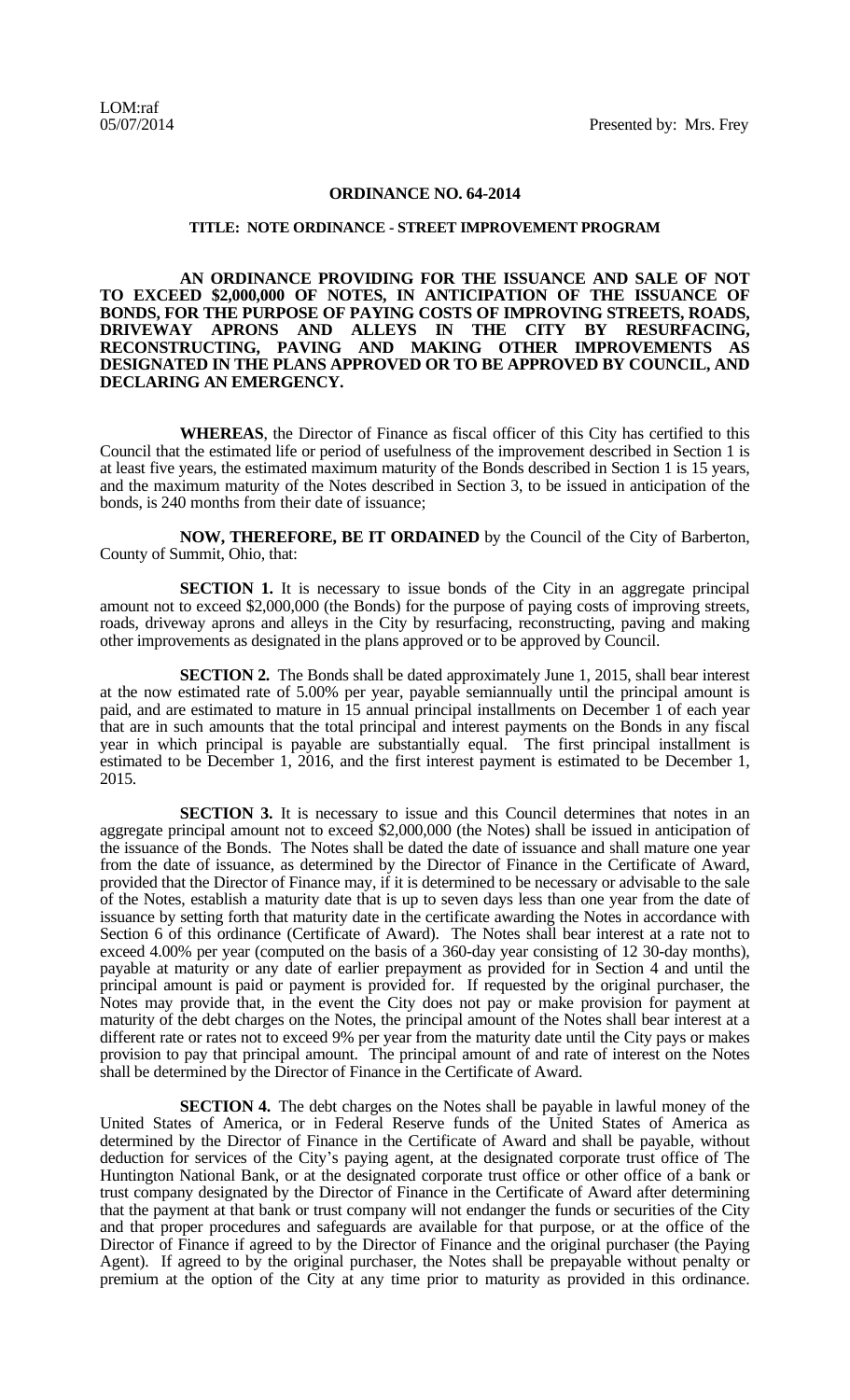Prepayment prior to maturity shall be made by deposit with the Paying Agent of the principal amount of the Notes together with interest accrued thereon to the date of prepayment. The City's right of prepayment shall be exercised by mailing a notice of prepayment, stating the date of prepayment and the name and address of the Paying Agent, by certified or registered mail to the original purchaser of the Notes and the Paying Agent not less than seven days prior to the date of that deposit, unless that notice is waived by the original purchaser of the Notes and the Paying Agent. If money for prepayment is on deposit with the Paying Agent on the specified prepayment date following the giving of that notice (unless the requirement of that notice is waived as stated above), interest on the principal amount prepaid shall cease to accrue on the prepayment date, and upon the request of the Director of Finance the original purchaser of the Notes shall arrange for the delivery of the Notes at the designated office of the Paying Agent for prepayment, surrender and cancellation.

**SECTION 5.** The Notes shall be signed by the Mayor and the Director of Finance in the name of the City and in their official capacities, provided that one of those signatures may be a facsimile. The Notes shall be issued in the denominations and numbers as requested by the original purchaser and approved by the Director of Finance in the Certificate of Award. The entire principal amount may be represented by a single note and may be issued as fully registered securities (for which the Director of Finance will serve as note registrar) and in book entry or other uncertificated form in accordance with Section 9.96 and Chapter 133 of the Revised Code if it is determined by the Director of Finance that issuance of fully registered securities in that form will facilitate the sale and delivery of the Notes. The Notes shall not have coupons attached, shall be numbered as determined by the Director of Finance and shall express upon their faces the purpose, in summary terms, for which they are issued and that they are issued pursuant to this ordinance. As used in this section and this ordinance:

"Book entry form" or "book entry system" means a form or system under which (i) the ownership of beneficial interests in the Notes and the principal of, and interest on, the Notes may be transferred only through a book entry, and (ii) a single physical Note certificate is issued by the City and payable only to a Depository or its nominee, with such Notes "immobilized" in the custody of the Depository or its agent for that purpose. The book entry maintained by others than the City is the record that identifies the owners of beneficial interests in the Notes and that principal and interest.

"Depository" means any securities depository that is a clearing agency under federal law operating and maintaining, with its Participants or otherwise, a book entry system to record ownership of beneficial interests in the Notes or the principal of, and interest on, the Notes and to effect transfers of the Notes, in book entry form, and includes and means initially The Depository Trust Company (a limited purpose trust company), New York, New York.

"Participant" means any participant contracting with a Depository under a book entry system and includes security brokers and dealers, banks and trust companies, and clearing corporations.

The Notes may be issued to a Depository for use in a book-entry system and, if and as long as a book-entry system is utilized, (a) the Notes may be issued in the form of a single Note made payable to the Depository or its nominee and immobilized in the custody of the Depository or its agent for that purpose; (b) the beneficial owners in book-entry form shall have no right to receive the Notes in the form of physical securities or certificates; (c) ownership of beneficial interests in book-entry form shall be shown by book-entry on the system maintained and operated by the Depository and its Participants, and transfers of the ownership of beneficial interests shall be made only by book-entry by the Depository and its Participants; and (d) the Notes as such shall not be transferable or exchangeable, except for transfer to another Depository or to another nominee of a Depository, without further action by the City.

If any Depository determines not to continue to act as a Depository for the Notes for use in a book-entry system, the Director of Finance may attempt to establish a securities depository/book-entry relationship with another qualified Depository. If the Director of Finance does not or is unable to do so, the Director of Finance, after making provision for notification of the beneficial owners by the then Depository and any other arrangements deemed necessary, shall permit withdrawal of the Notes from the Depository, and shall cause the Notes in bearer or payable to order form to be signed by the officers authorized to sign the Notes and delivered to the assigns of the Depository or its nominee, all at the cost and expense (including any costs of printing), if the event is not the result of City action or inaction, of those persons requesting such issuance.

The Director of Finance is also hereby authorized and directed, to the extent necessary or required, to enter into any agreements determined necessary in connection with the book-entry system for the Notes, after determining that the signing thereof will not endanger the funds or securities of the City.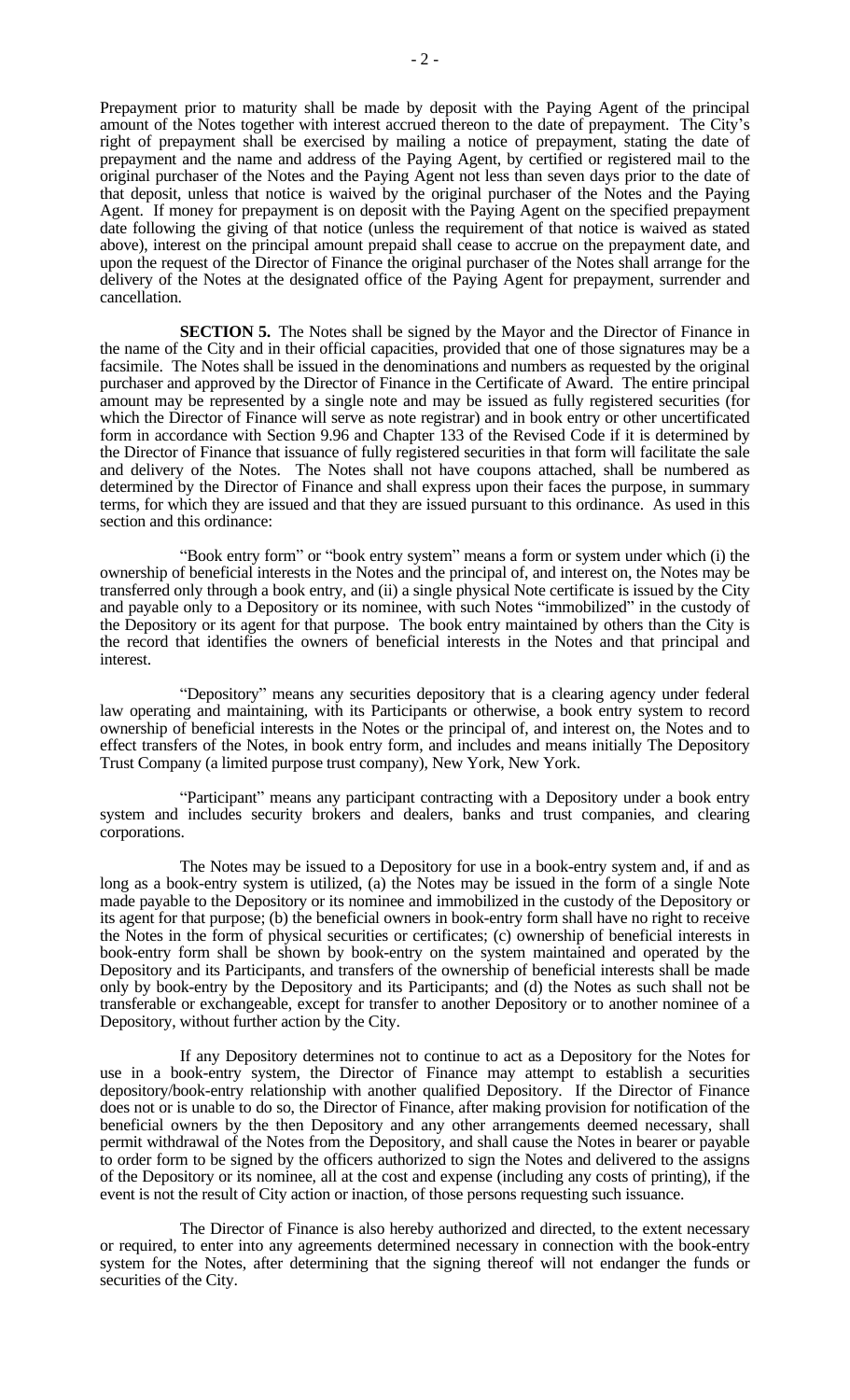**SECTION 6.** The Notes shall be sold at not less than par at private sale by the Director of Finance to the original purchaser designated by the Director of Finance in the Certificate of Award in accordance with law and the provisions of this ordinance. The Director of Finance shall sign the Certificate of Award referred to in Section 3 evidencing that sale to the original purchaser, cause the Notes to be prepared, and have the Notes signed and delivered, together with a true transcript of proceedings with reference to the issuance of the Notes if requested by the original purchaser, to the original purchaser upon payment of the purchase price. The Mayor, the Director of Finance, the Director of Law, the Clerk of Council and other City officials, as appropriate, are each authorized and directed to sign any transcript certificates, financial statements and other documents and instruments and to take such actions as are necessary or appropriate to consummate the transactions contemplated by this ordinance. The Director of Finance is authorized, if it is determined to be in the best interest of the City, to combine the issue of Notes with one or more other note issues of the City into a consolidated note issue pursuant to Section 133.30(B) of the Revised Code.

**SECTION 7.** The proceeds from the sale of the Notes, except any premium and accrued interest, shall be paid into the proper fund or funds and those proceeds are appropriated and shall be used for the purpose for which the Notes are being issued. Any portion of those proceeds representing premium and accrued interest shall be paid into the Bond Retirement Fund.

**SECTION 8.** The par value to be received from the sale of the Bonds or of any renewal notes and any excess funds resulting from the issuance of the Notes shall, to the extent necessary, be used to pay the debt charges on the Notes at maturity and are pledged for that purpose.

**SECTION 9.** During the year or years in which the Notes are outstanding, there shall be levied on all the taxable property in the City, in addition to all other taxes, the same tax that would have been levied if the Bonds had been issued without the prior issuance of the Notes. The tax shall be within the ten-mill limitation imposed by law, shall be and is ordered computed, certified, levied and extended upon the tax duplicate and collected by the same officers, in the same manner, and at the same time that taxes for general purposes for each of those years are certified, levied, extended and collected, and shall be placed before and in preference to all other items and for the full amount thereof. The proceeds of the tax levy shall be placed in the Bond Retirement Fund, which is irrevocably pledged for the payment of the debt charges on the Notes or the Bonds when and as the same fall due. In each year to the extent money from the municipal income tax is available for the payment of the debt charges on the Notes or Bonds and is appropriated for that purpose, the amount of the tax shall be reduced by the amount of the money so available and appropriated in compliance with the covenant hereinafter set forth. To the extent necessary, the debt charges on the Notes or Bonds shall be paid from municipal income taxes lawfully available therefor under the Constitution and laws of the State of Ohio and ordinances of the City, and the City covenants, subject and pursuant to such authority, including particularly Revised Code Sections  $133.05(B)(7)$  and  $5705.51(A)(5)$  and (D), to appropriate annually from those municipal income taxes such amount as is necessary to meet such annual debt charges. Nothing in this Section in any way diminishes the pledge of the full faith and credit and property taxing power of the City to the prompt payment of the debt charges on the Notes or Bonds.

**SECTION 10.** The City covenants that it will use, and will restrict the use and investment, of the proceeds of the Notes in such manner and to such extent as may be necessary so that (a) the Notes will not (i) constitute arbitrage bonds, private activity bonds or hedge bonds under Sections 141, 148 or 149 of Internal Revenue Code of 1986, as amended (the Code) or (ii) be treated other than as bonds to which Section 103 of the Code applies and (b) the interest thereon will not be treated as a preference item under Section 57 of the Code.

The City further covenants that (a) it will take or cause to be taken such actions that may be required of it for the interest on the Notes to be and remain excluded from gross income for federal income tax purposes, (b) it will not take or authorize to be taken any actions that would adversely affect that exclusion, and (c) it, or persons acting for it, will, among other acts of compliance, (i) apply the proceeds of the Notes to the governmental purpose of the borrowing, (ii) restrict the yield on investment property, (iii) make timely and adequate payments to the federal government, (iv) maintain books and records and make calculations and reports, and (v) refrain from certain uses of those proceeds, and, as applicable, of property financed with such proceeds, all in such manner and to the extent necessary to assure such exclusion of that interest under the Code.

The Director of Finance, as the fiscal officer, or any other officer of the City having responsibility for issuance of the Notes is hereby authorized (a) to make or effect any election, selection, designation (including specifically designation of the Notes as "qualified tax-exempt obligations"), choice, consent, approval, or waiver on behalf of the City with respect to the Notes as the City is permitted to or required to make or give under the federal income tax laws, including, without limitation thereto, any of the elections provided for in or available under Section 148 of the